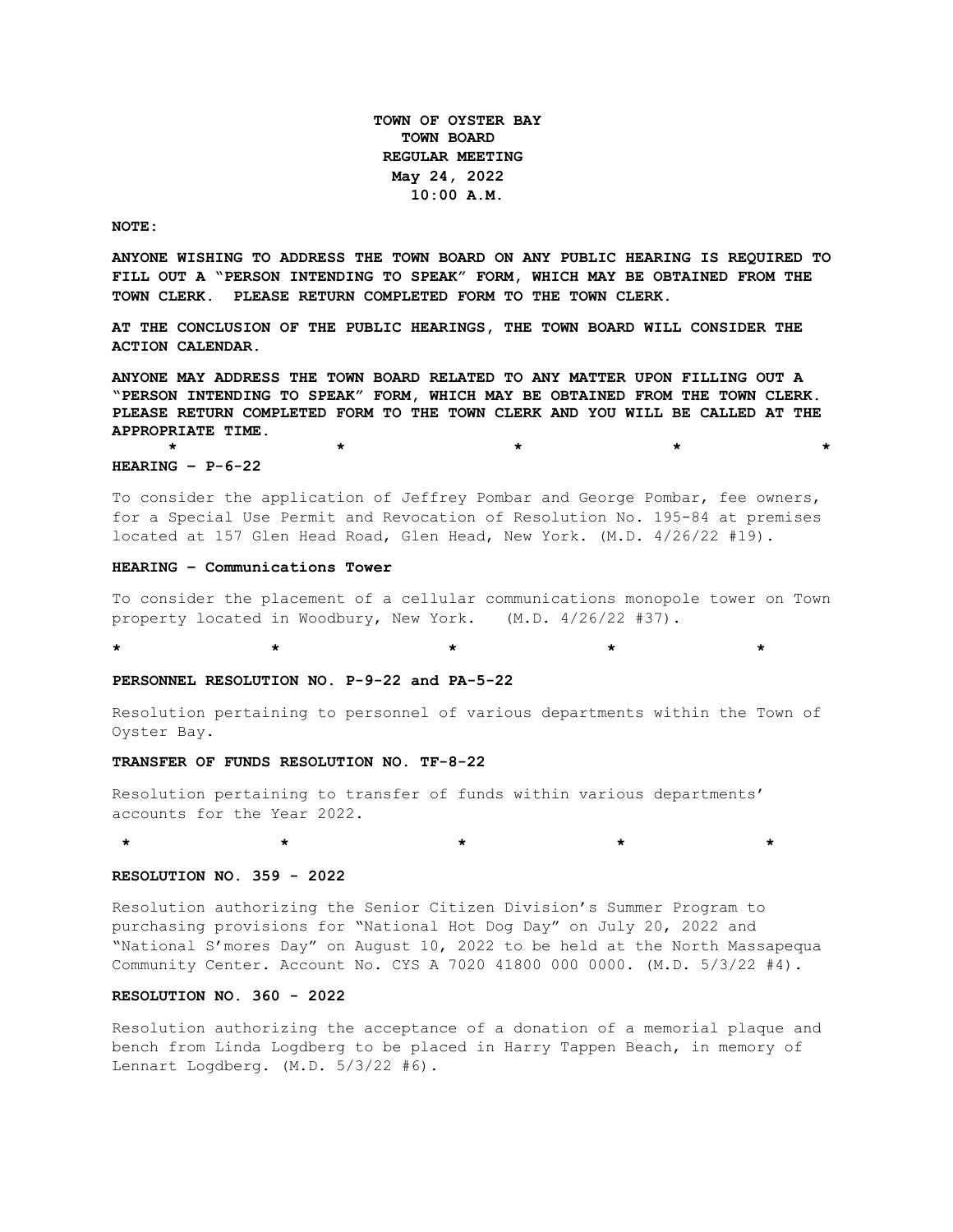### **RESOLUTION NO. 361 - 2022**

Resolution authorizing award of Bid Proposal SE002A-22, Glass Recycling for the Town of Oyster Bay. Bids Received: March 23, 2022. (M.D. 5/3/22 #7).

## **RESOLUTION NO. 362 - 2022**

Resolution authorizing as required by the Town Surplus Policy, Resolution No. 415-2018, for the department to advertise surplus equipment for competitive bid sale or public auction. (M.D. 5/3/22 #8).

### **RESOLUTION NO. 363 - 2022**

Resolution in connection with the Dock Application of Anthony Corallo, 171 Biltmore Blvd., Massapequa, New York. (M.D. 5/3/22 #13).

### **RESOLUTION NO. 364 - 2022**

Resolution in connection with the Dock Application of Lawrence Garafola, 296 East Shore Drive, Massapequa, New York. (M.D. 5/3/22 #14).

#### **RESOLUTION NO. 365 - 2022**

Resolution in connection with the Dock Application of Michael Signorelli, 150 Forest Avenue, Massapequa, New York. (M.D. 5/3/22 #15).

### **RESOLUTION NO. 366 - 2022**

Resolution authorizing expenditures for residential document scanning and condo files for the Department of Planning and Development from May 25, 2022 through the project's completion. Account No. PAD H 8997 26000 000 1508 002. (M.D. 5/3/22 #16).

### **RESOLUTION NO. 367 - 2022**

Resolution amending Resolution No. 665-2021, to include a fee for services rendered in connection with the December 31, 2021 GASB 75 Disclosure of Retiree Welfare Plans. Account No. CMP A 1315 44800 000 0000. (M.D. 5/3/22 #17).

### **RESOLUTION NO. 368 - 2022**

Resolution authorizing the property cleanup assessment of 35 Buckram Road, Locust Valley, performed on March 1, 2022, be referred to the County of Nassau for placement on the Nassau County Tax Assessment rolls. (M.D. 5/3/22 #18).

### **RESOLUTION NO. 369 - 2022**

Resolution authorizing the property cleanup assessment of 62 Stone Boulevard, Massapequa, performed on March 2, 2022, be referred to the County of Nassau for placement on the Nassau County Tax Assessment rolls. (M.D. 5/3/22 #19).

### **RESOLUTION NO. 370 - 2022**

Resolution authorizing award of construction Contract No. DP22-228, Town of Oyster Bay Honorable Joseph Colby Golf Course, Woodbury, New York. Account No. PKS H 7197 20000 000 2202 001, and Account No. PKS H 7197 20000 000 2102 001. (M.D. 5/3/22 #21).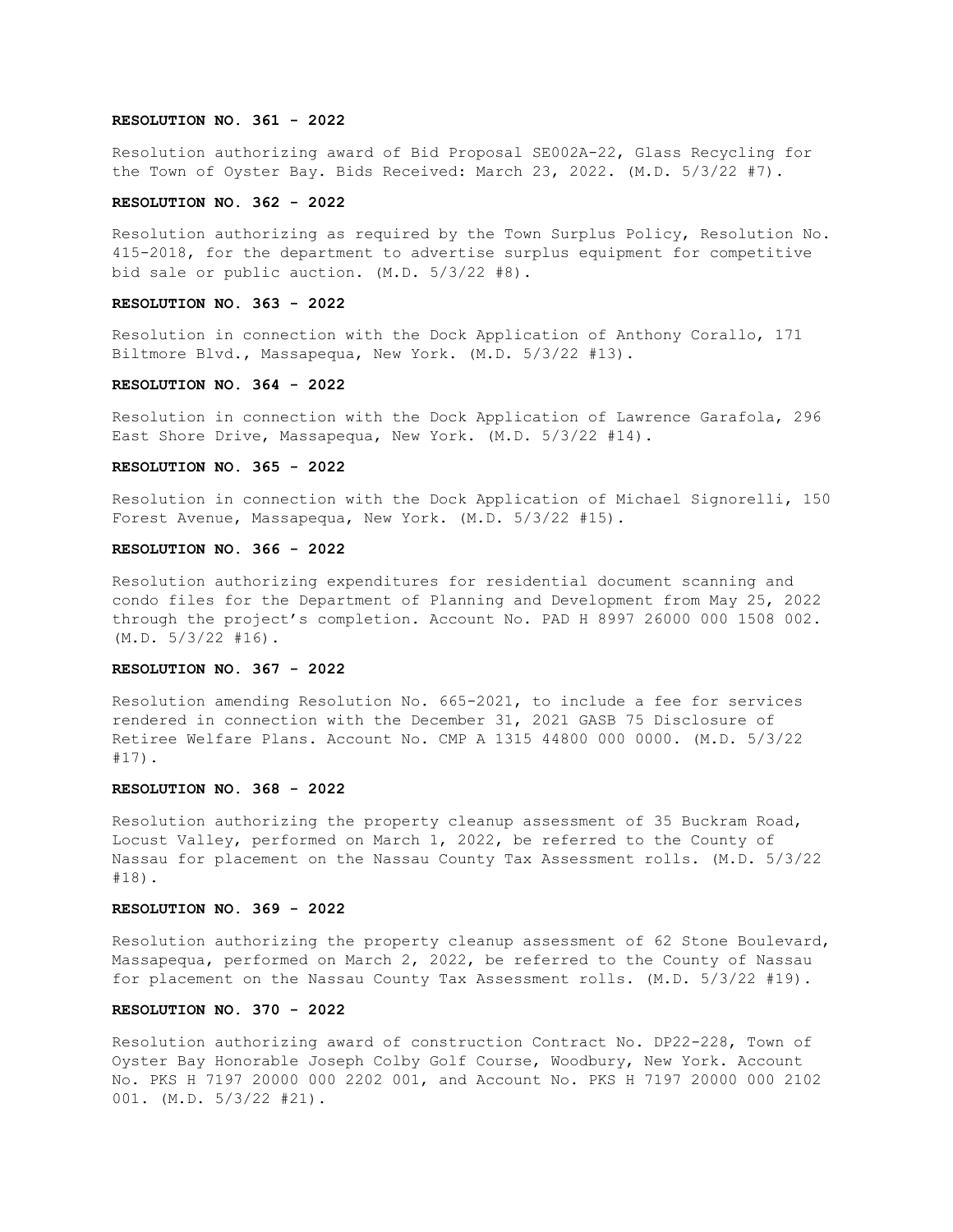### **RESOLUTION NO. 371 – 2022**

Resolution pertaining to the decision on the application of PSI Atlantic Massapequa NY, LLC, Contract Vendee, Kasper Properties NY LLC, fee owner, for a Special Use Permit at premises located at 5660 Old Sunrise Highway, Massapequa, New York. Hearing held: April 12, 2022. (M.D. 4/12/22 #4).

### **RESOLUTION NO. 372 - 2022**

Resolution authorizing the co-sponsorship of a Distinguished Artist's Concert Series with various libraries through the Town of Oyster Bay on the listed dates and for the Supervisor, or his designee and/or the Commissioner of the Department to execute said agreements. Account No. CYS A 7020 47660 000 0000.  $(M.D. 5/10/22 #5).$ 

## **RESOLUTION NO. 373 - 2022**

Resolution authorizing the issuance of a refund for the 2022 Town of Oyster Bay Summer Recreation Program at Ellsworth Allen Town Park to Nicole Koslow. Account No. PKS A 0001 02001 510 0000. (M.D. 5/10/22 #6).

### **RESOLUTION NO. 374 - 2022**

Resolution authorizing the issuance of a refund for the 2022 Town of Oyster Bay Summer Recreation Program at Ellsworth Allen Town Park to Deborah Brown. Account No. PKS A 0001 02001 510 0000. (M.D. 5/10/22 #7).

#### **RESOLUTION NO. 375 - 2022**

Resolution authorizing the issuance of a refund for the 2022 Town of Oyster Bay Summer Recreation Program at Ellsworth Allen Town Park to Kara Mueller. Account No. PKS A 0001 02001 510 0000. (M.D. 5/10/22 #8).

### **RESOLUTION NO. 376 - 2022**

Resolution amending Resolution No. 221-2022, Health and Safety Programs for OSHA/PESH Compliance Contract to correct the contract period to January 1, 2022 through December 31, 2024, with two additional one-year extensions and for an increase in funding for training of Town of Oyster Bay staff for the first year. Account No. TWNA 1989 47900 000 000. (M.D. 5/10/22 #9).

#### **RESOLUTION NO. 377 - 2022**

Resolution directing the Town Clerk to publish a notice in connection with a request for proposals for the delivery of youth employment and training services for in-school youth aged 14-21 under the Workforce Innovation and Opportunity Act for the period October 1, 2022 through September 30, 2025. Account No. IGA CD 6293 48340 000 CW21. (M.D. 5/10/22 #14).

# **RESOLUTION NO. 378 - 2022**

Resolution authorizing membership in the listed Chambers of Commerce and Business Associations for a period of one year. Account No. TWN A 1989 47900 000 000. (M.D. 5/10/22 #15).

## **RESOLUTION NO. 379 - 2022**

Resolution authorizing payment of costs incurred in connection with the 2022 BAN/Bond Sale Expenses. (M.D. 5/10/22 #16).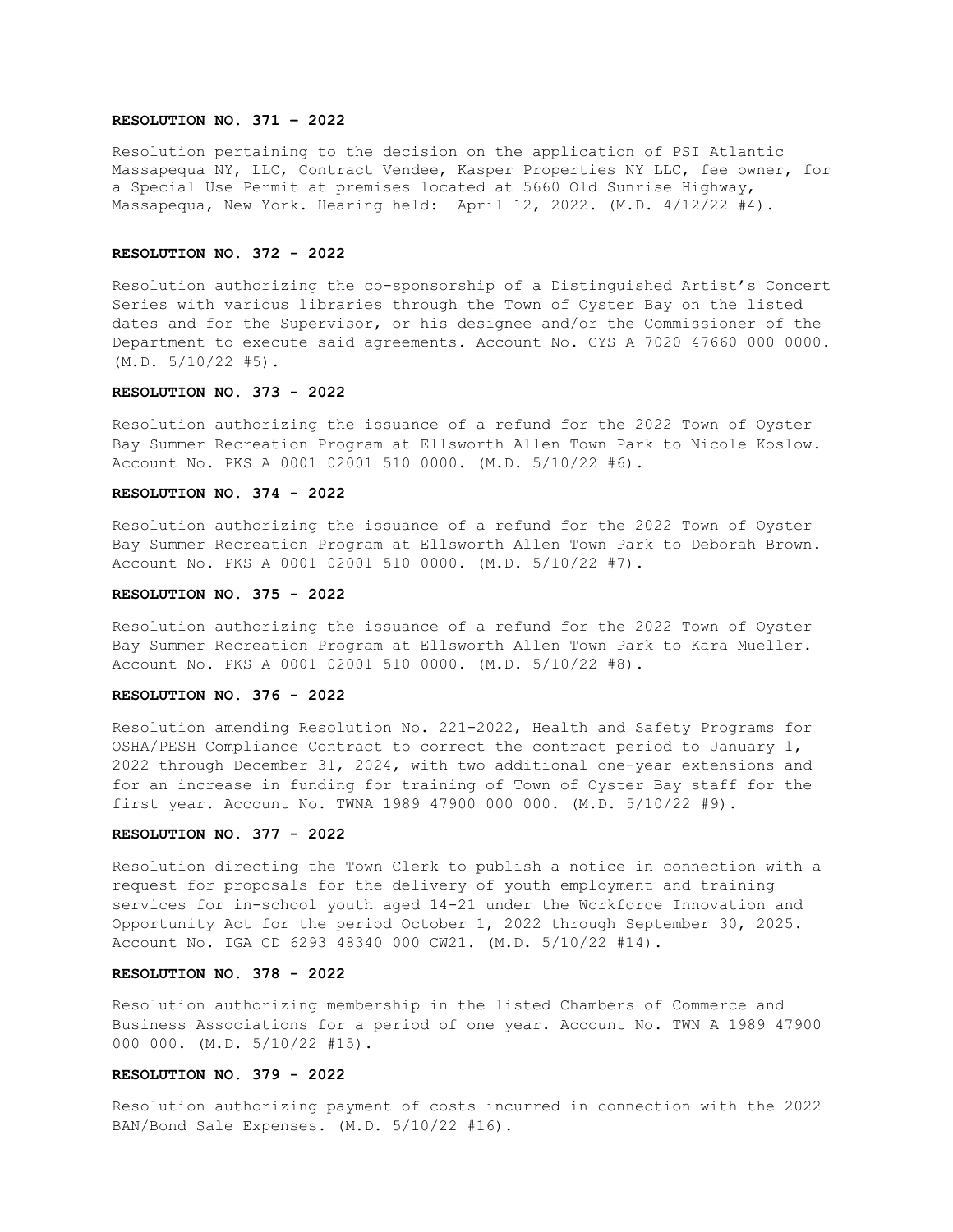### **RESOLUTION NO. 380 - 2022**

Resolution authorizing the property cleanup assessment of 112 Willard Avenue, Farmingdale, performed on September 23, 2021, be referred to the County of Nassau for placement on the Nassau County Tax Assessment rolls. (M.D. 5/10/22 #19).

## **RESOLUTION NO. 381 - 2022**

Resolution pertaining to Contract No. PWC 12-22, On-Call Engineering Services Relative to Environmental Sciences in connection with assisting the Town with SWMP Annual Report, GP-0-22-002 NOI, Stormwater Management documents, MS4 Map, SWPPP Annual Report, update SWPPP documents, Municipal Facility Stormwater Self Assessments, Compliance Site Inspections and Miscellaneous Services. Account No. HWY H 5197 20000 000 2103 008. (M.D. 5/10/22 #20).

#### **RESOLUTION NO. 382 - 2022**

Resolution pertaining to Contract No. PWC 09-22, On-Call Engineering Services Relative to Site Development in connection with the design, bid opening, bid review, contractor supervision of the Theodore Roosevelt Memorial Park Turf replacement. Account No. PKS H 7197 20000 2002 001. (M.D. 5/10/22 #21).

### **RESOLUTION NO. 383 - 2022**

Resolution pertaining to Contract PWC19-22, On-Call Engineering Services relative to Structural Engineering in connection with engineering services regarding the improvements made to the bulkhead at the Joseph J. Saladino Memorial Marina at TOBAY, and for the use of sub-consultants for the project. Account No. PKS H 7197 20000 000 1902 001. (M.D. 5/10/22 #22).

### **RESOLUTION NO. 384 - 2022**

Resolution authorizing the Supervisor, or his designee, to execute the necessary documents in connection with an award of grant through the New York Urban Forestry Council to purchase and plant five Ginko Biloba trees at the Town of Oyster Bay Western Waterfront. (M.D. 5/10/22 #24).

### **RESOLUTION NO. 385 - 2022**

Resolution authorizing renewal of membership with the New York Association of Training and Employment Professionals for the period July 1, 2022 through June 30, 2023. Account No. IGA CD 6293 47900 000 CW21. (M.D. 5/10/22 #26).

#### **RESOLUTION NO. 386 - 2022**

Resolution pertaining to Contract PWC19-22, On-Call Technical Assistance Relative to Structural Engineering in connection with the construction of an overhead canopy over the existing ice-skating rink at Marjorie Post Community Park, Massapequa, and for the use of a sub-consultant for the project. Account No. PKS H 7197 20000 000 2002 001. (M.D. 5/10/22 #27).

## **RESOLUTION NO. 387 – 2022**

Resolution directing the Town Clerk to advertise a Notice of Hearing to consider the application of the Oyster Bay Water District for Bond Financing. Hearing date: June 14, 2022. (M.D. 5/10/22 #28).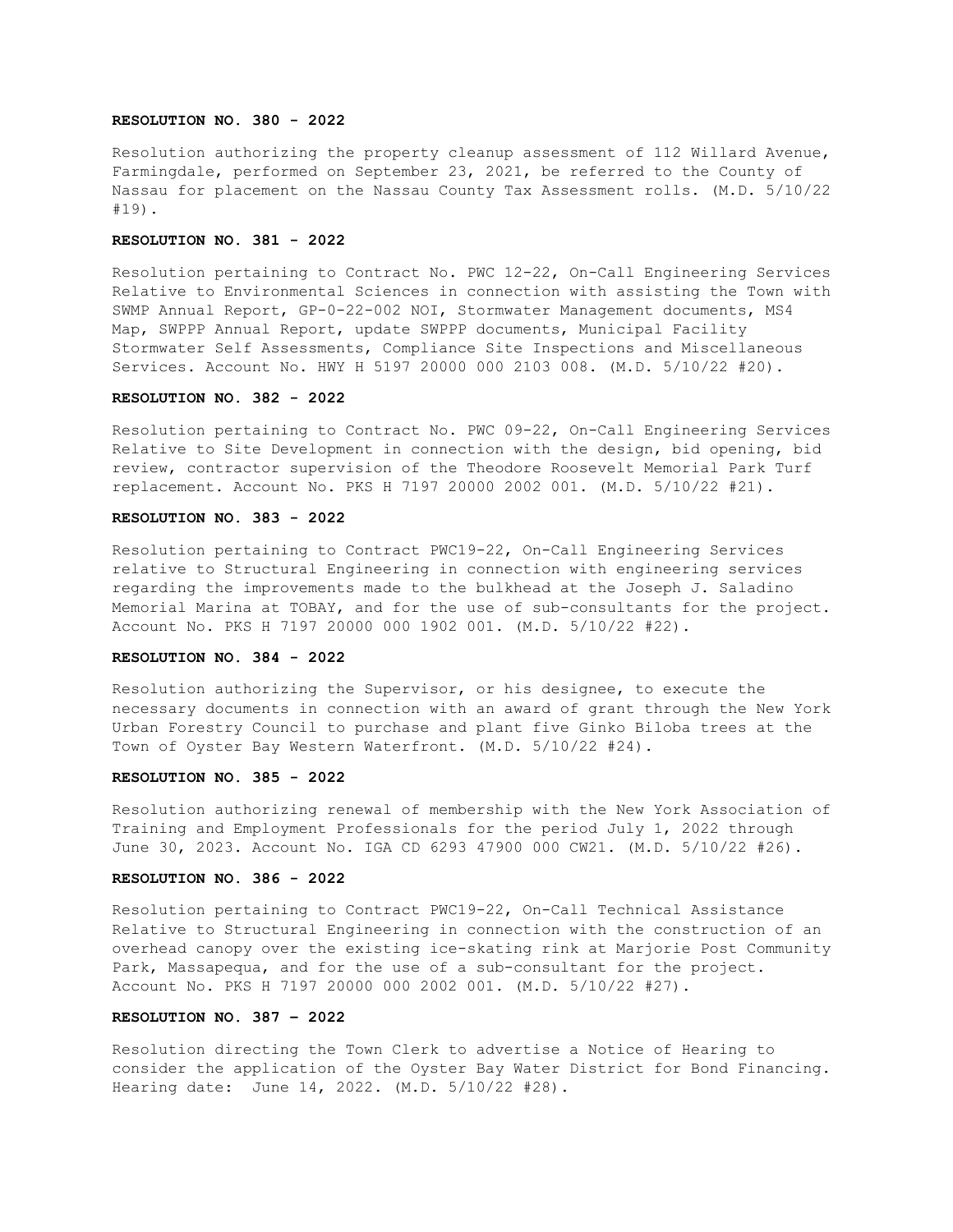# **RESOLUTION NO. 388 - 2022**

Resolution pertaining to the application of the Jericho Water District for the elimination of the Oyster Bay Cove Extension district within the Town of Oyster Bay. (M.D. 5/10/22 #29).

# **RESOLUTION NO. 389 - 2022**

Resolution authorizing a program for Sunscreen Dispensers, Sunscreen, Skin Cancer Awareness, Outreach Program and Associated Maintenance Services at Various Parks and Facilities, at no cost to the Town, and to authorize the Supervisor, or his designee, to execute an agreement for the period May 27, 2022 through September 30, 2025, with one three-year extension option. (M.D. 5/10/22 #25 & 5/17/22 #13).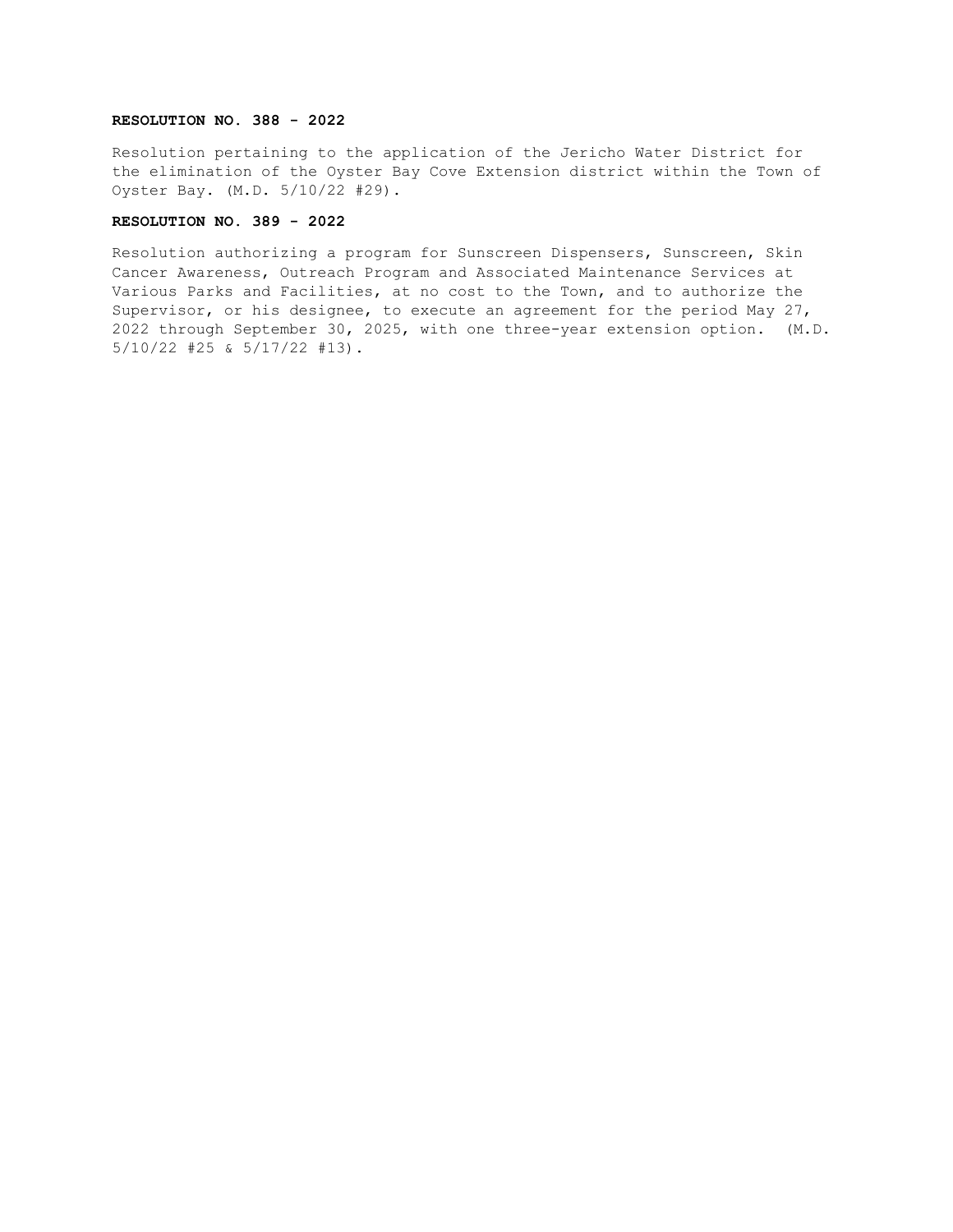# **SUSPEND THE RULES AND ADD THE FOLLOWING:**

### **RESOLUTION NO. 390 – 2022**

Resolution granting request from the Oyster Bay-East Norwich Chamber of Commerce for Town assistance in hosting Oyster Bay Day on Audrey Avenue, Oyster Bay on June 11, 2022, to utilize Municipal Parking Field O-8 and for use of various Town equipment for the event. (M.D. 5/17/22 #14).

### **RESOLUTION NO. 391 – 2022**

Resolution directing the Town Clerk to advertise a Notice of Hearing on the application of Engel Burman at Woodbury, LLC, Contract Vendee, and John Geral, fee owner, for a Special Use Permit and Site Plan Approval at premises located at 92 Piquets Lane, Woodbury, New York. Hearing date: June 14, 2022. (M.D. 5/17/22 #15).

# **RESOLUTION NO. 392 – 2022**

Resolution directing the Town Clerk to advertise a Notice of Hearing on the application of Jericho Turnpike LLC, fee owner, and ARAS3 S Corp., lessee, for a Special Use Permit and Revocation of Declaration of Restrictive Covenants at premises located at 150 Jericho Turnpike, Syosset, New York. Hearing date: June 14, 2022. (M.D. 5/17/22 #16).

### **RESOLUTION NO. 393 – 2022**

Resolution directing the Town Clerk to advertise a Notice of Hearing to consider the 2022 Oyster Bay Fire Department, Inc. and Atlantic Steamer Fire Company No. 1 Fire Protection Agreements. Hearing date: June 14, 2022. (M.D. 5/17/22 #17).

### **RESOLUTION NO. 394 – 2022**

Resolution directing the Town Clerk to advertise a Notice of Hearing pertaining to Hydrant Rental for Glenwood-Glen Head Fire Protection District and Liberty Utilities (New York Water) Corp. for the year 2022. Hearing Date: June 14, 2022. (M.D. 5/17/22 #18).

### **RESOLUTION NO. 395 – 2022**

Resolution authorizing settlement of litigation with 120 Westend LLC and to authorize the Town Attorney to execute any and all documents to effectuate the settlement. (M.D. 5/17/22 #20).

### **RESOLUTION NO. 396 – 2022**

Resolution granting request from Sanctuary Home & Patio in Oyster Bay to donate a bench and plaque to be placed in front of Town Hall 54, Audrey Avenue, Oyster Bay, in memory of Georgia Sussi. (M.D. 5/17/22 #19).

# **RESOLUTION NO. 397 – 2022**

Resolution ratifying the initiation of litigation by the Town against the New York State Department of Environmental Conservation and Frank M. Flower & Son, Inc. (M.D. 5/17/22 #21).